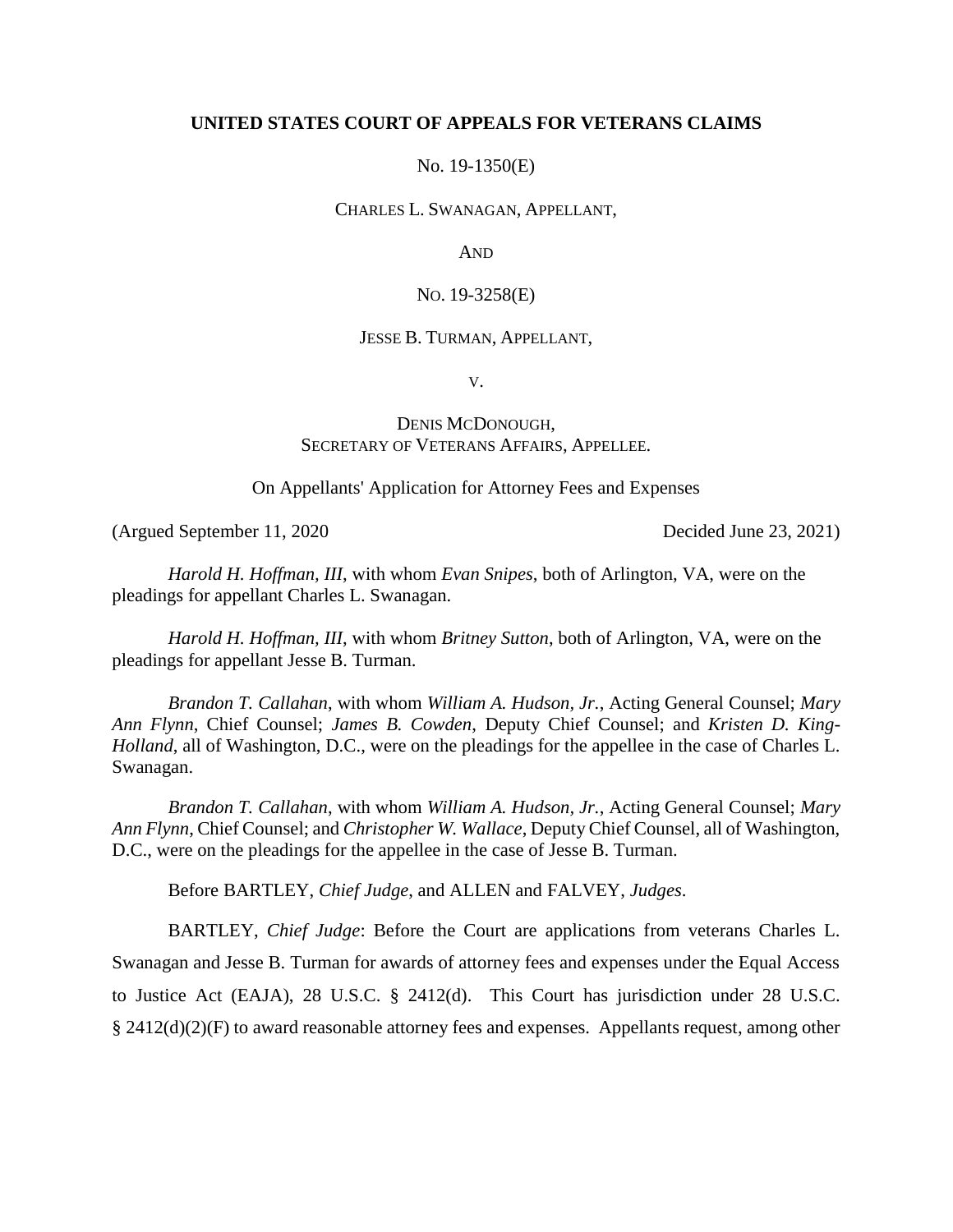things, a cost-of-living (COL) increase in excess of EAJA's \$125 statutory maximum hourly rate for work performed by an attorney, Mr. Harold H. Hoffman, while in Quito, Ecuador.<sup>1</sup>

The appellants' request presents a novel issue for this Court: may the Court award a COL increase to the \$125 statutory maximum hourly rate for work performed outside the United States and in a location for which the U.S. Bureau of Labor Statistics does not publish a Consumer Price Index for all Urban Consumers (CPI-U)? The Court holds here that it may do so. However, because appellants have not adequately supported their proposed method for calculating a COL increase for work that Mr. Hoffman performed in Quito, the Court declines to adopt it and will reduce the requested rate for that work to the \$125 statutory maximum. Consequently, the Court will grant Mr. Swanagan's EAJA application in the reduced amount of \$4,021.29, and Mr. Turman's in the reduced amount of \$6,771.61.

### **I. BACKGROUND**

On January 14, 2020, the Court granted a joint motion for partial remand (JMPR) of that portion of an October 29, 2018, Board of Veterans' Appeals (Board) decision that denied Mr. Swanagan's claim for service connection for left and right hip conditions and urinary incontinence and declined to reopen his previously denied claims of service connection for left and right ankle arthrosis. On February 12, 2020, Mr. Swanagan filed a timely application for attorney fees and expenses under EAJA in the amount of \$4,117.82, including, in pertinent part, \$265.28 for 1.35 hours of work that Mr. Hoffman performed while in Quito, at a requested hourly rate of \$196.50. *See* Swanagan Application for Attorneys' Fees and Expenses (Swanagan EAJA Application).

Similarly, on February 3, 2020, the Court granted a JMPR of that portion of an August 23, 2018, Board decision that denied Mr. Turman a compensable evaluation for his service-connected hypertension. On February 10, 2020, Mr. Turman filed a timely application for attorney fees and expenses under EAJA in the amount of \$7,154.14, including, in pertinent part, \$1,051.28 for 5.35

 $\overline{a}$ 

 $<sup>1</sup>$  At oral argument, the Secretary, in response to questioning, indicated that he might have characterized Mr.</sup> Hoffman's work in Quito as completed in a temporary location and therefore eligible for a COL increase at the Washington, D.C., rate. *See* Oral Argument (OA) at 54:36-54:54 *Swanagan v. McDonough*, U.S. Vet. App. No. 19- 1350(E) and *Turman v. McDonough*, U.S. Vet. App. No. 19-3258(E) (oral argument held September 11, 2020). But because the Secretary did not object in pleadings or at oral argument to Mr. Hoffman's request that the work performed in Quito be compensated at the appropriate rate for that location, the Court will accept Mr. Hoffman's assertion that he was not in Quito on a temporary basis.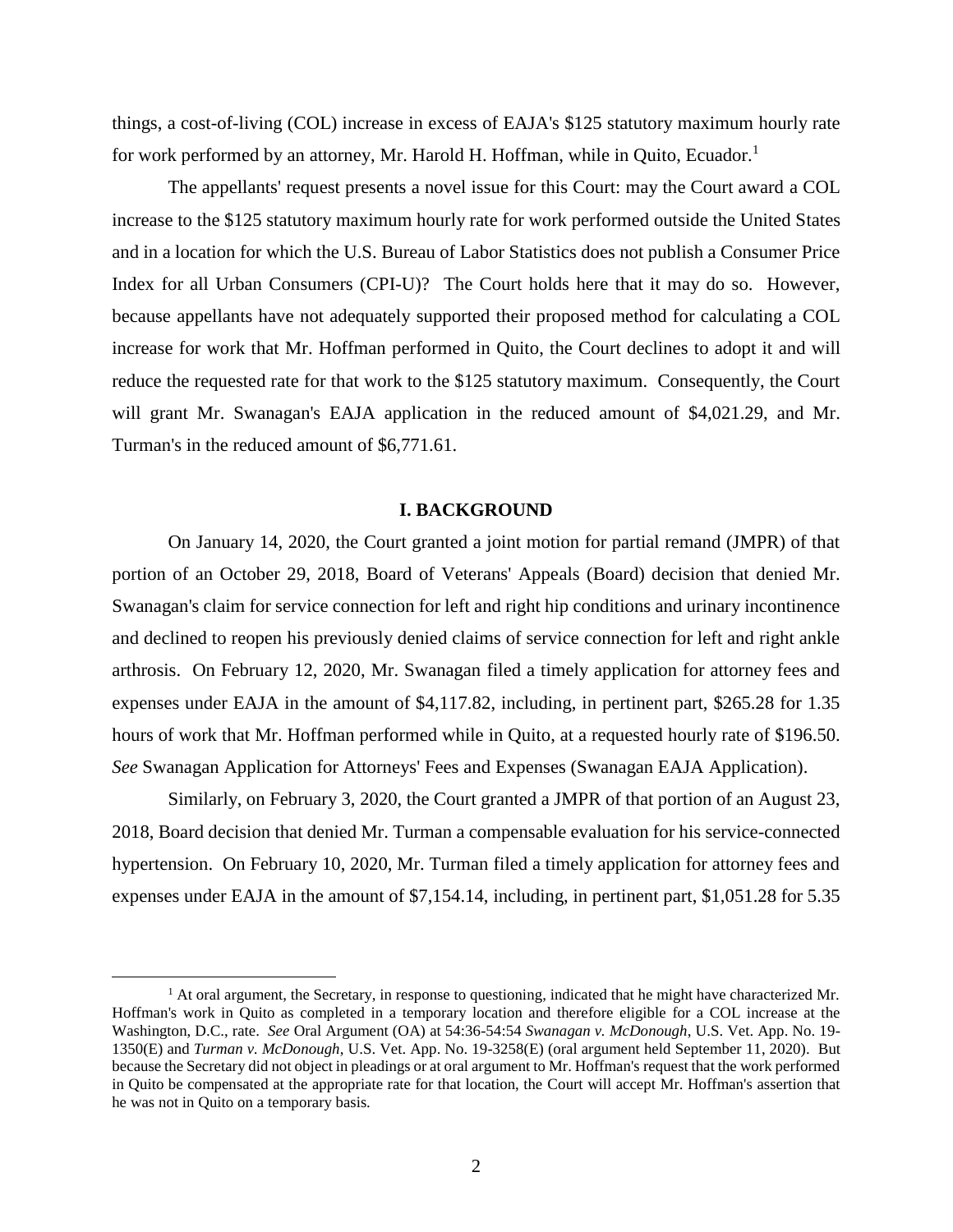hours of work that Mr. Hoffman performed while in Quito at a requested hourly rate of \$196.50. *See* Turman Application for Attorneys' Fees and Expenses (Turman EAJA Application).

In both cases, the Secretary concedes that EAJA fees are warranted and that the items for which appellants seek awards of fees and expenses, including the number of hours expended by the attorneys involved, are appropriate. Additionally, the Secretary does not oppose appellants' voluntary election to use dates prior to the midpoint in calculating hourly rates. The only issue in contention is the hourly rate requested for work performed in Quito. The Secretary asks that the Court reduce the hourly rate for the work Mr. Hoffman performed in Quito to \$125, the statutory maximum. In Mr. Swanagan's case, that results in a reduction of \$96.53, for a total proposed EAJA award of \$4,021.29. *See* Secretary's Response to Mr. Swanagan. In Mr. Turman's case, that results in a reduction of \$382.53, for a total proposed EAJA award of \$6,771.61. *See* Secretary's Response to Mr. Turman.

In June 2020, the Court granted appellants' request that their EAJA applications be consolidated for the purpose of addressing their common argument regarding the availability of a COL increase over the \$125 statutory maximum hourly rate for work Mr. Hoffman performed in Quito. The matters were then referred to a panel of the Court to address this issue of first impression.

### **II. ARGUMENTS**

Appellants acknowledge that, under this Court's holding in *Speigner v. Wilkie*, 31 Vet.App. 41, 50 (2019), COL increases to the \$125 statutory maximum hourly rate are based on the location where the work was performed. *See* Swanagan EAJA Application at 4.<sup>2</sup> And with respect to work performed in the United States, they applied the CPI-U to calculate the various hourly rates requested for work performed in Alexandria, Virginia; Columbia, Maryland; Niceville, Florida; and Washington, D.C. *Id*. at 3-4 They request a COL increase for work performed in Quito, as well, seeking an hourly attorney fee rate of \$196.50. *Id*. at 6.

Appellants argue that allowing COL increases for work performed outside the United States increases service to military families and veterans. *See* Swanagan Reply at 5-7. First, they

 $\overline{a}$ 

 $2$  The substantive arguments made in appellants' pleadings are identical. Similarly, the arguments made in the Secretary's response pleadings are identical. Going forward, unless there is a material difference between the pleadings as to each appellant, the Court will cite to Mr. Swanagan's pleadings and to the Secretary's response in that matter.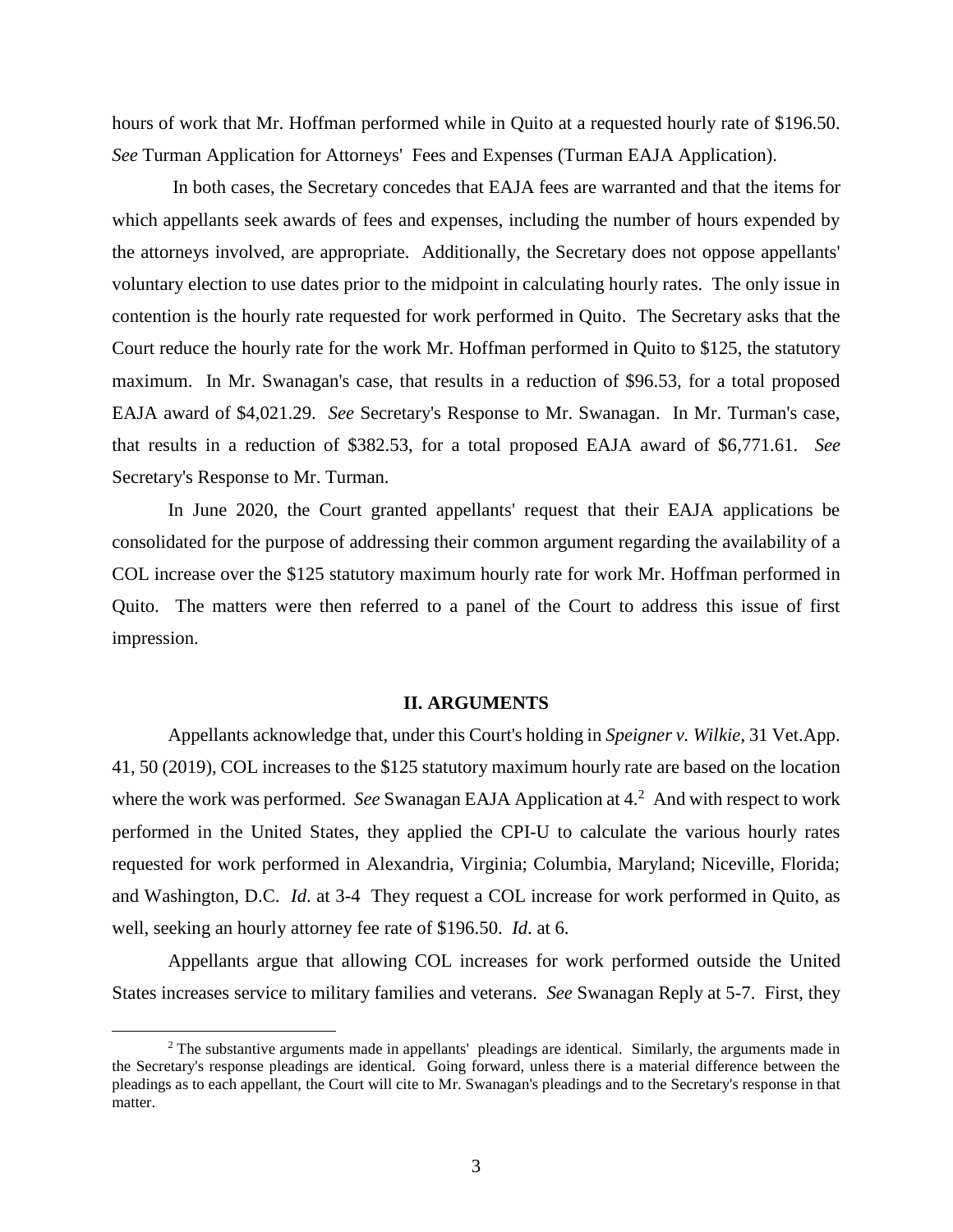assert that providing COL adjustments to the default hourly rate is necessary to support counsel willing to relocate outside the United States to better serve veterans living abroad. *See id*. at 5. For example, Mr. Hoffman "is staffing a new . . . office in Quito, Ecuador, to serve U.S. veterans living in South America." Swanagan EAJA Application at 4. Second, they argue that denying COL increases for work performed outside the United States by attorneys who relocate overseas with their servicemember spouses disadvantages those members of the veterans bar and the clients that they serve. *See* Swanagan Reply at 5-7.

As for how a COL increase would be calculated for work performed in Quito, appellants argue that the United States is not the only country capable of computing a reliable CPI. *Id*. at 2. And with respect to Ecuador, in particular, they assert that it uses the same methodology as the United States in calculating its CPI and that, because its currency is the U.S. dollar, there is no need to engage in complicated exchange rate calculations. *Id*. at 2-3. But they explain that, due to a period of extraordinary inflation in Ecuador since March 1996, calculating a COL increase using the method prescribed in *Elcyzyn v. Brown*, 7 Vet.App. 170, 181 (1994), which is used to calculate COL increases for work performed in the United States, and applying Quito's CPI, results in an hourly rate of \$1,678.77; they acknowledge that this rate is unreasonable. Swanagan EAJA Application at 4-5.

As for whether alternative indices to the CPI-U may be used to calculate COL increases for attorney work performed outside the United States, appellants note that the relevant portion of the EAJA statute, 28 U.S.C. § 2412(d)(2)(A), does not mandate that courts use any particular data source in calculating a COL increase to the \$125 statutory maximum hourly attorney rate. Swanagan Reply at 4. They propose using, instead, a combination of the Department of Defense (DoD) and United Nations (UN) indices to obtain "a more accurate EAJA [COL] adjustment." Swanagan EAJA Application at 4.

With respect to the COL allowance calculations used by DoD, appellants explain that each duty station is assigned an index. Quito is assigned an index of 130, which is 4.8% more than the 124 index DoD assigns for Anchorage, Alaska. Appellants contend that increasing the Urban Alaska CPI-U by 4.8% for the time period at issue here results in a proposed hourly rate of \$213.00 for Quito. *Id*. at 5. UN COL allowance calculations generally follow the same pattern. The UN index for Washington, D.C., for the relevant time period is 88.6, and the index for Quito is 77.7,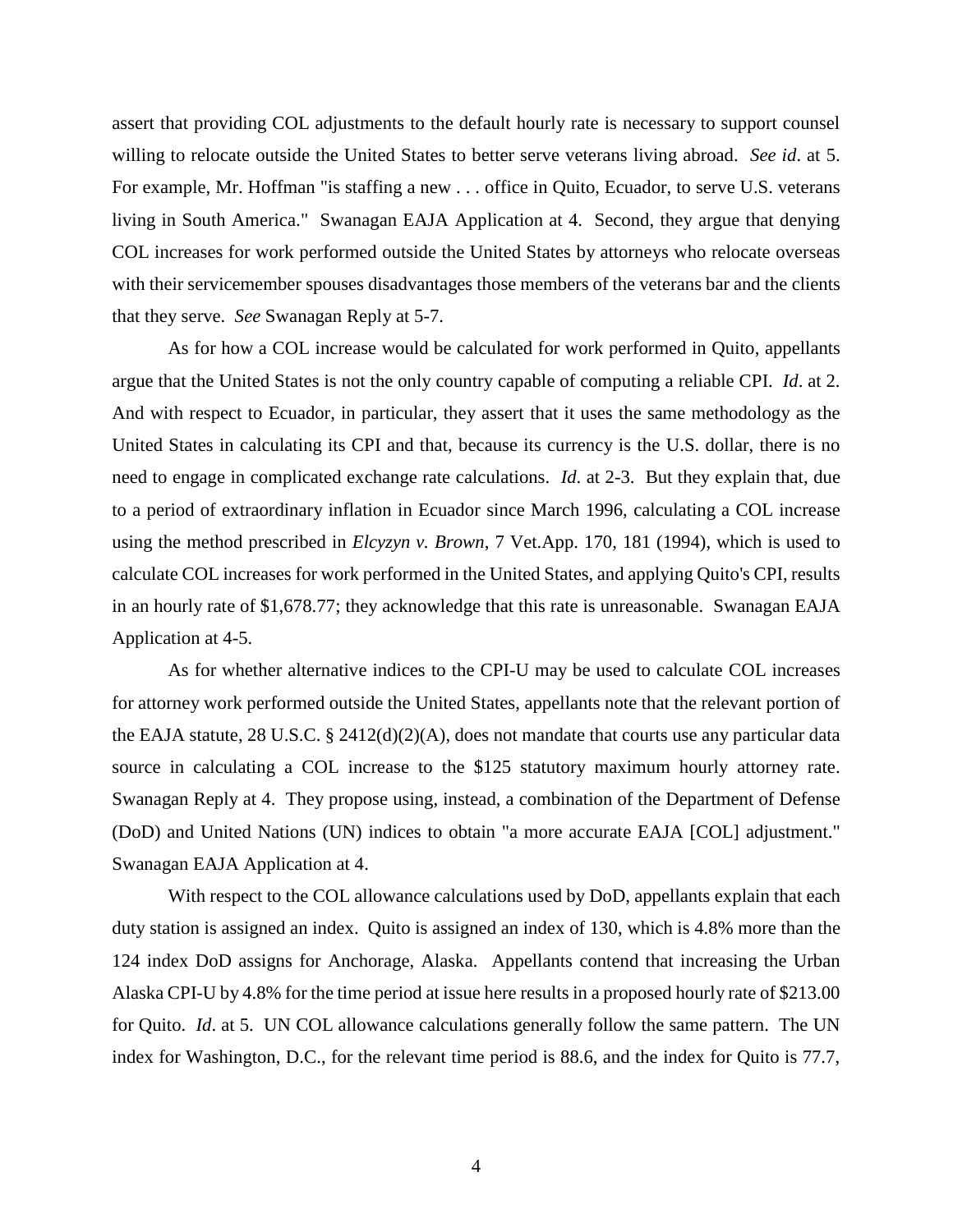which is 14% less. Decreasing the Washington, D.C., CPI-U by 14% for the time period at issue results in an hourly rate of \$180.00. *Id*.

The appellants propose that the Court ignore the unreasonable hourly rate created by applying the *Elcyzyn* method and the CPI produced by Ecuador and, instead, average the hourly rates calculated using the DoD and UN indices and award attorney fees at an hourly rate of \$196.50 for work performed in Quito. *Id*. at 6. As further support for their proposed method of calculating the COL increase for Quito, appellants note that their proposed rate is similar to the rate for El Paso, Texas, and assert that, based on counsel's personal experience, "the prices of goods are similar" in both locations. Swanagan Reply at 5.

In the alternative, appellants assert, for the first time in their replies to the Secretary's responses to the initial EAJA applications, that the Court should abandon altogether its current method for calculating hourly rates for *all* EAJA cases, as well as its method for calculating the midpoint of litigation. *Id*. at 7-15. Appellants assert that determining the location of the attorney is irrelevant to protecting litigants' purchasing power because appellants to the Court are not limited to their local market and can choose any qualified attorney. *Id*. at 8. They further assert that the *Elcyzyn* method "frequently results in laughable rate comparisons between localities" because it does not accurately reflect COL variations between different locations. *Id*. at 11. Similarly, they assert that, because the COL generally rises, using a midpoint for calculating the COL increase "creates a windfall for those months preceding and a misfortune for those months following the midpoint." *Id*. at 12. They further assert that the current method for determining hourly rates and midpoints is inefficient. *Id*. at 12-13. Instead, appellants propose adopting the U.S. Court of Appeals for the Ninth Circuit's approach of using the annual national CPI-U and the year the work was performed to calculate COL increases. *Id*. at 13-14.

The Secretary agrees that the EAJA statute, 28 U.S.C. § 2412, sets the maximum hourly attorney rate at \$125 per hour, unless the Court determines that some factor—such as a COL increase—justifies a higher fee. Secretary's Response at 4. But, the Secretary argues, *Elcyzyn* requires the use of the CPI-U in calculating COL increases and, because the U.S. Bureau of Labor Statistics does not maintain such data for foreign countries, "an increase in the [COL] for the area in which [an] attorney lives and works is unavailable when the attorney in question lives and works in a foreign country." *Id*. at 8 (citing https://www.bls.gov/cpi/ (noting that indexes are only available for the United States, nationally, and for various geographic areas within the United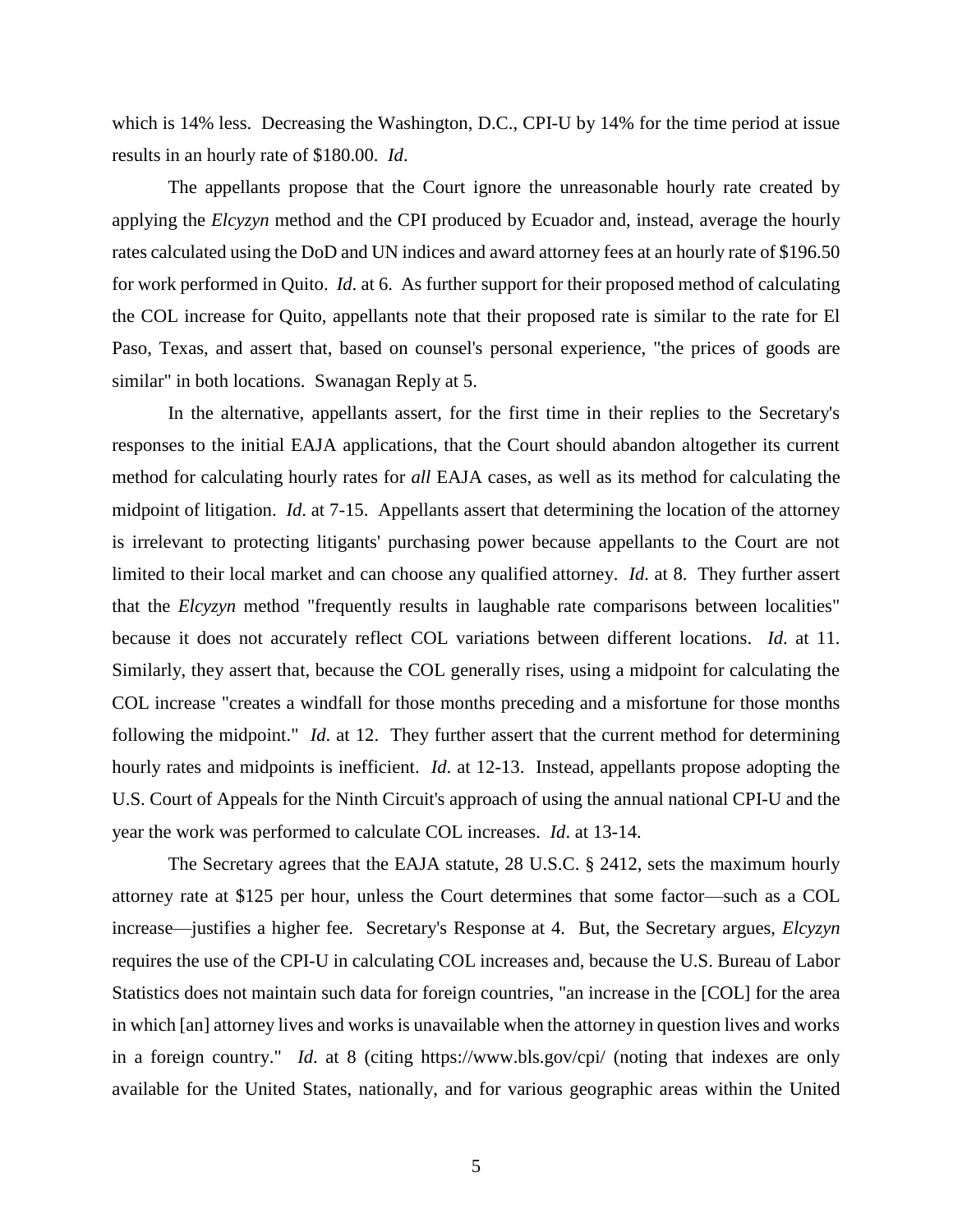States)). The Secretary asserts that the very fact that applying the *Elcyzyn* methodology to Quito leads to absurd results "calls into question whether 28 U.S.C. § 2412 contemplates litigants selecting attorneys located in foreign countries and demonstrates the unworkable nature of the application of the statute to such a scenario." *Id*. at 14.

The Secretary explains that the purpose of the EAJA Act was to allow an appellant to obtain a sufficiently skilled attorney. *Id*. at 10. To that end, COL adjustments to the \$125 statutory hourly rate are permitted "so as not to diminish the purchasing power of the citizen seeking representation against the Federal Government," but also to avoid a locality-based windfall to counsel. *Id*. at 11. But because there is no CPI-U for locations outside the United States, calculating an hourly rate for foreign locations that is consistent with the purpose of the EAJA Act and complies with prior precedent would require the Court to independently assess whether the statutory rate is sufficient for appellants to find and obtain competent counsel in the foreign location and whether the proposed rate would result in a windfall. *Id*. at 11-12.

The Secretary further argues that, even if data equivalent to the U.S. CPI-U existed for a foreign country, determining an hourly rate based on that data would require a burdensome set of complex calculations based on the need to apply historical exchange rates to comply with the intent of the EAJA Act: incentivizing representation while avoiding a windfall. *Id*. at 12-13. For example, the Secretary asserts, the Court would have to convert the statutory rate into the foreign currency as of March 1996. *Id*. at 12. Then any increase in the COL would be calculated, assuming such data were available. *Id*. at 12-13. That result would then have to be converted back into U.S. dollars as of the midpoint of the case. *Id*. at 13. The Secretary asserts that this task is too complex and burdensome for the Court to consider. *See id*. at 12-13.

As for appellants' argument that using an average of the hourly rates resulting from the DoD and UN indices avoids the absurdity resulting from the *Elcyzyn* methodology as applied, in this specific case, to a proposed COL increase for work performed in Quito, the Secretary notes that neither the proposal to use DoD and UN indices, nor the proposal to average the resulting rates, has any basis in law. *Id*. at 15, 18. Ultimately the Secretary asks the Court to "reject [appellants'] proposal to create from whole cloth an entirely new means of calculating hourly rates, outside of the Court's jurisprudence and unsupported by any other Federal Court." *Id*. at 19.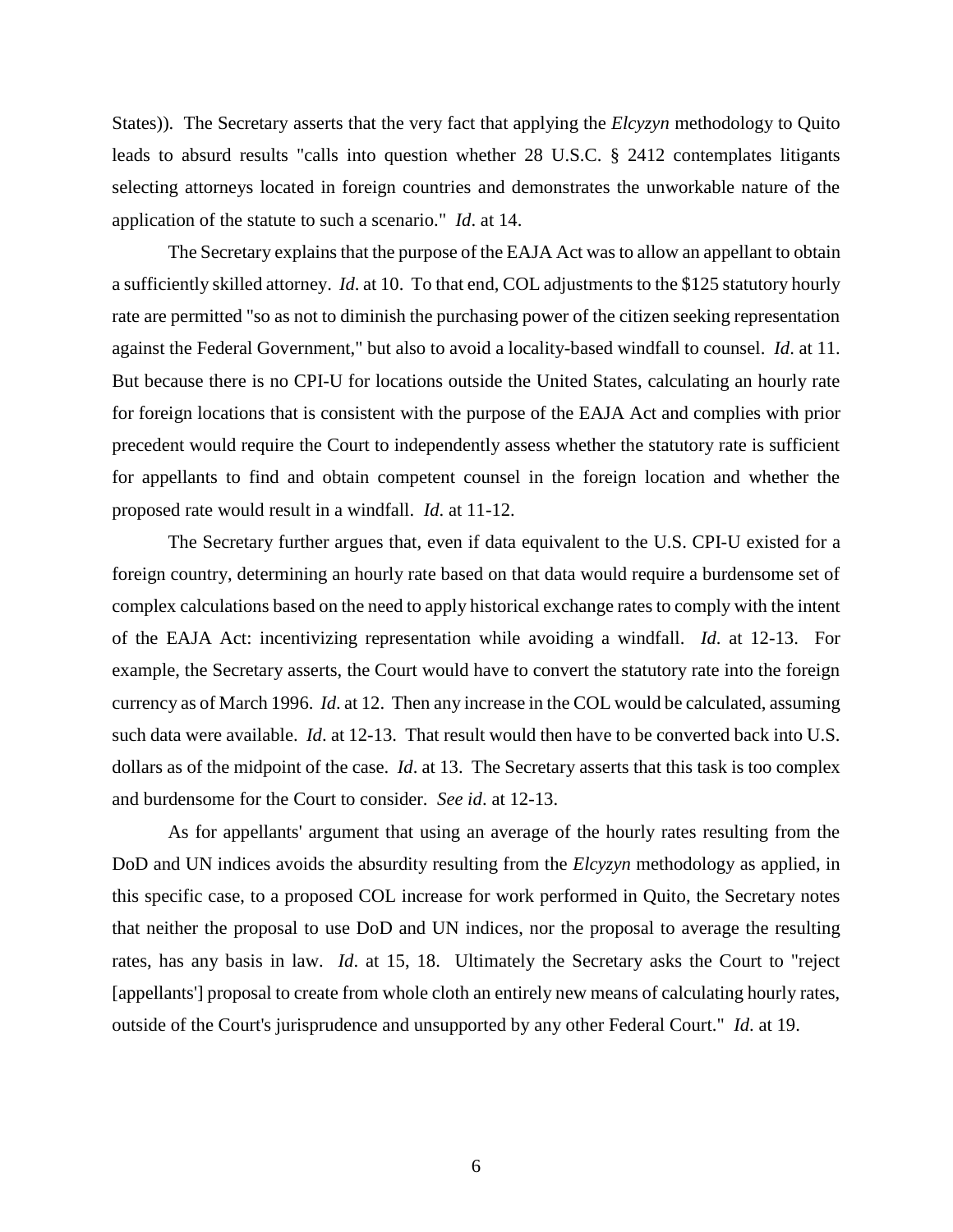### **III. ANALYSIS**

As previously, noted, this Court has jurisdiction under EAJA to award "reasonable attorney fees" pursuant to section 2412(d)(2)(F). To establish eligibility for an EAJA award, an appellant must file an application within 30 days after final judgment that contains (1) a showing that the appellant is a prevailing party; (2) an assertion that the appellant's net worth does not exceed \$2,000,000; (3) an allegation that the Secretary's position was not substantially justified; and (4) an itemized statement of the fees and expenses sought. *See* 28 U.S.C. § 2412(d)(1)(A), (1)(B), (2)(B); *Scarborough v. Principi*, 541 U.S. 401, 407-08 (2004); *Owens v. Brown*, 10 Vet.App. 65, 66 (1997). The Secretary does not contest appellants' eligibility for EAJA awards, and the Court accepts their eligibility.

"The Court has wide discretion in the award of attorney fees under the EAJA," *Chesser v. West*, 11 Vet.App. 497, 501 (1998) (citing *Hensley v. Eckerhart*, 461 U.S. 424, 437 (1983)), and "must determine what is a 'reasonable' fee," *Ussery v. Brown*, 10 Vet.App. 51, 53 (1997). "The most useful starting point for determining the amount of a reasonable fee is the number of hours reasonably expended . . . multiplied by a reasonable hourly rate." *Hensley*, 461 U.S. at 433. The appellant bears the burden of demonstrating the reasonableness of fees and other expenses. *See Blum v. Stenson*, 465 U.S. 886, 897 (1984). In these matters, the Secretary does not contest the reasonableness of the number of hours expended or expenses claimed, and the Court accepts appellants' claims as to those elements.

As for determining the hourly rate, "'[t]he EAJA authorizes the award of the lower of either the prevailing market rate or [the statutory maximum] plus a [COL increase] or other enhancement.'" *Elcyzyn*, 7 Vet.App. at 179 (quoting *Levernier Const., Inc. v. United States*, 947 F.2d 497, 504 (Fed. Cir. 1991)). In *Elcyzyn*, the Court explained that it determines whether a COL increase is warranted by applying an appropriate index to determine whether the COL on "the date on which the legal services were performed" was greater than on the effective date of the governing statutory rate. 7 Vet.App. at 181 (citing *Phillips v. General Services Admin*., 924 F.2d 1577, 1583 (Fed. Cir. 1991)). The effective date of the current governing statutory maximum hourly attorney rate of \$125 is March 29, 1996. *See* Contract with America Advancement Act of 1996, Pub. L. No. 104–121, § 232, 110 Stat. 841, 863 (1996) (codified at 28 U.S.C. § 2412(d)(2)(A)); *see also McDonald v. Nicholson*, 21 Vet.App. 257, 260 (2007). As for the date on which legal services were performed, this Court encourages "the selection of a single mid-point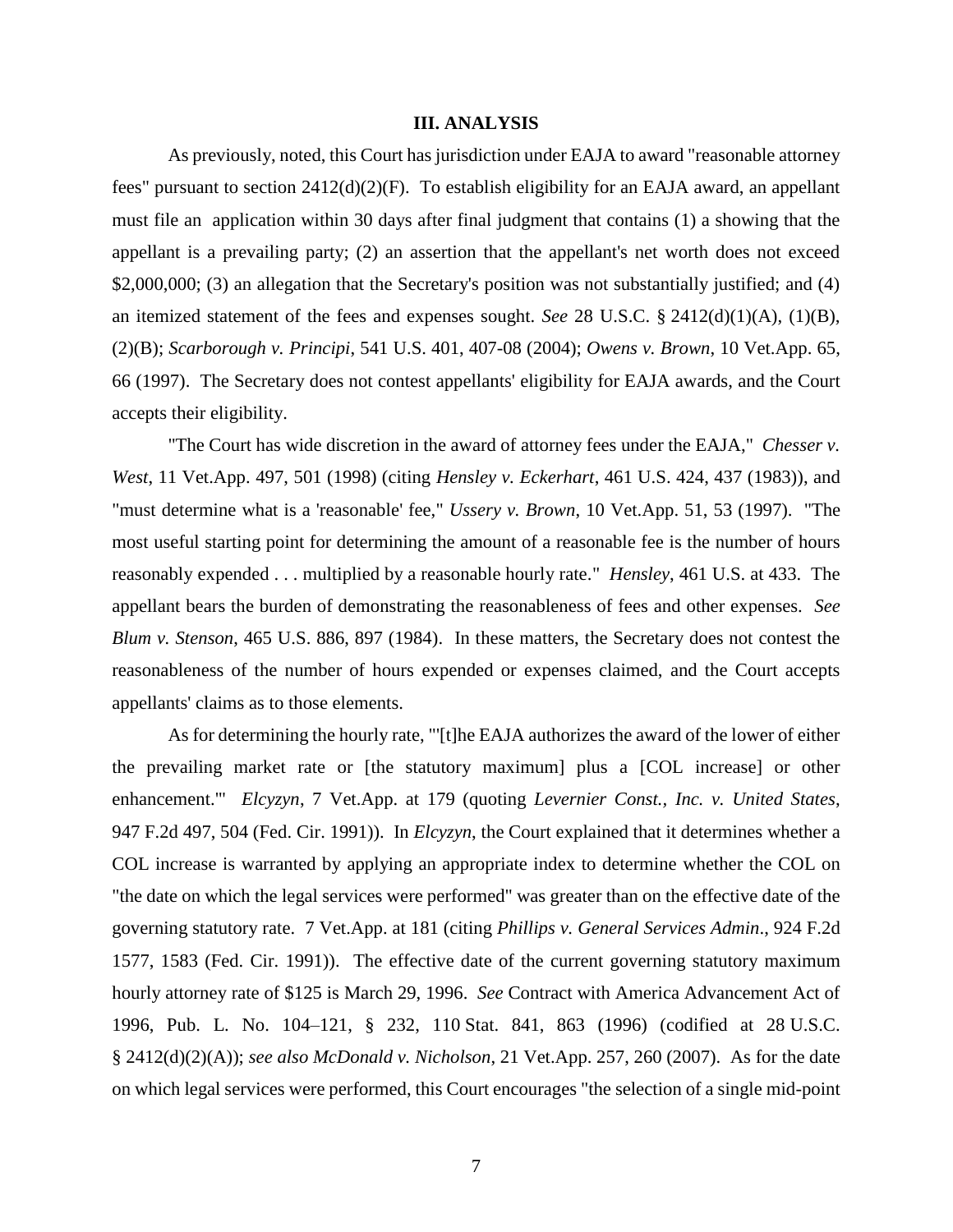date," such as the date on which the appellant's principal brief is filed. *Elcyzyn*, 7 Vet.App. at 181. But here, the parties have agreed on dates earlier than the midpoint of their respective appeals as the dates on which legal services were performed, and the Court accepts their agreement. *See* Swanagan Response at 6; Turman Response at 6.

Once the midpoint of the litigation or other date of legal service has been determined, this Court has historically calculated the amount of any COL increase by dividing the relevant CPI-U as of that date by the relevant CPI-U as of March 1996, then multiplying the result by the current statutory EAJA rate of \$125 per hour. *See*, *e.g*., *Harvey v. Shinseki*, 24 Vet.App. 284, 291 n.3 (2011) (per curiam order). In *Elcyzyn*, the Court held that "the appropriate [COL] index in determining whether a higher attorney fee under the EAJA is justified is the national CPI-[U] index or the CPI-[U] index for the region or local area where the services were performed." 7 Vet.App. at 181; *see also Mannino v. West*, 12 Vet.App. 242, 244 (1999) (holding that a local CPI-U will be applied when available). More recently, the Court considered CPI-U selection for attorneys working in nontraditional settings, such as those who telework from a residence, and reaffirmed that the CPI-U must correspond to the location where the work was performed. *Speigner*, 31 Vet.App. at 46; *see also Parrott v. Shulkin*, 851 F.3d 1242, 1250 (Fed. Cir. 2017) (agreeing that an attorney's time should have been apportioned among the distinct locations where work was performed, and the CPI applied for each separate locality). And to the extent that appellants applied the above method to work performed within the United States, the Secretary raises no objection. *See* Swanagan Response at 2; Turman Response at 2. Therefore, the Court accepts the agreed-upon hourly rates for all attorney work performed on appellants' behalf within the United States.

As for the hourly rate for work performed in Quito, the Secretary interprets *Elcyzyn's* requirement to use the CPI-U prepared by the Bureau of Labor Statistics—which is only maintained for locations *within* the United States—as an absolute bar to awarding COL increases for work performed *outside* the United States. *See* Swanagan Response at 8-9. In other words, the Secretary's position is that the hourly rate for any and all attorney work performed outside the United States cannot exceed the \$125 statutory maximum set in March 1996. Appellants interpret *Elcyzyn* as requiring the use of the CPI-U for locations *within* the United States, i.e., those for which a CPI-U is available, but not foreclosing the use of other methods for determining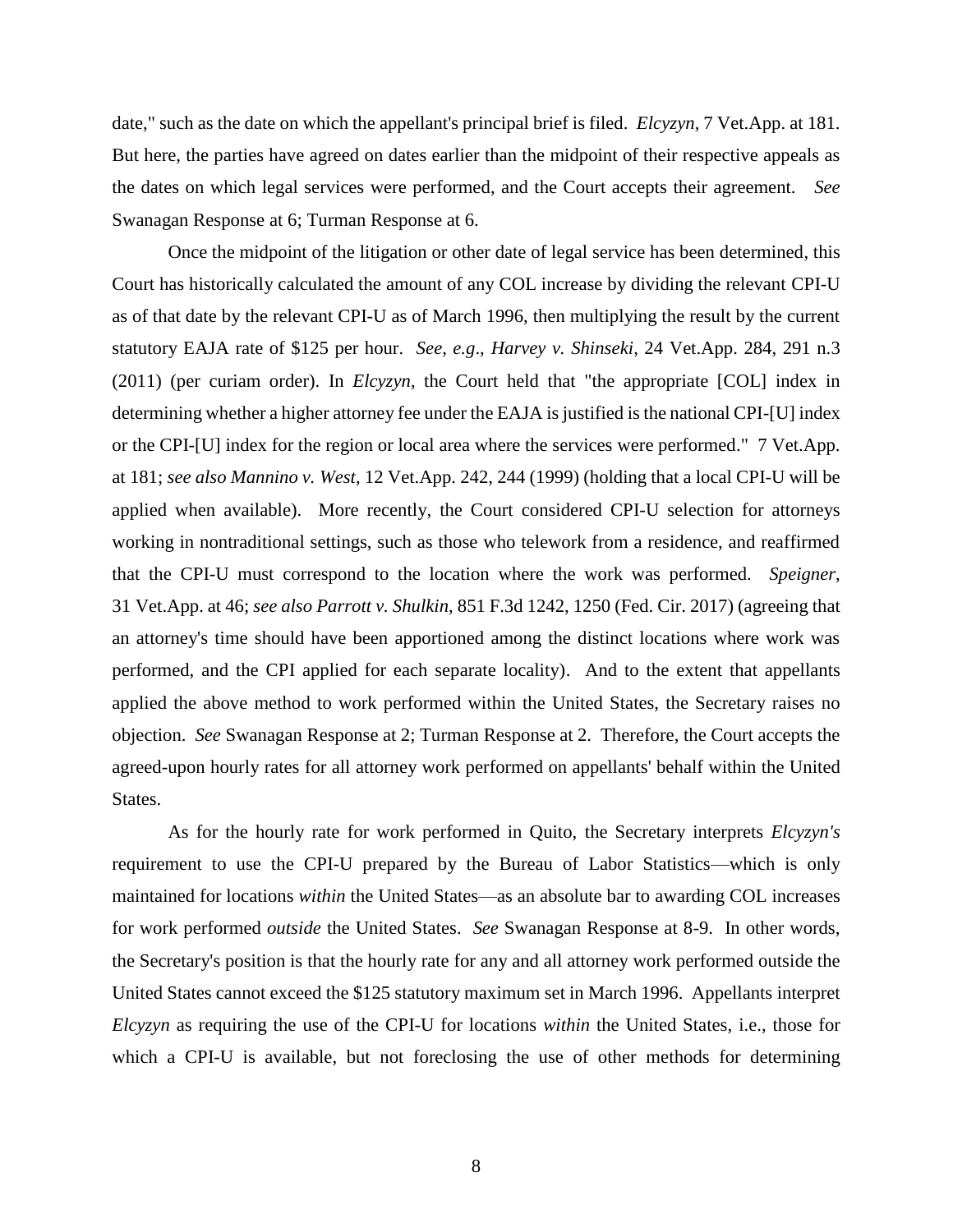appropriate COL increases for work performed outside the United States. *See* Swanagan Reply at 4. The Court agrees with appellants.

As appellants note, the EAJA statute grants courts the jurisdiction to increase the statutory \$125 attorney fee rate based on an increase in the COL, but it is silent as to how courts should determine such increase. *See* 28 U.S.C. § 2412(d)(2)(A)). The Secretary suggests that, because determining an appropriate COL increase for work performed outside the United States may be complex, Congress could not have intended that the Court consider appellants' request, and the statute's silence on that matter should be interpreted as imposing a geographic limitation on its applicability. *See* Secretary's Response at 12-13. But "courts must presume that a legislature says in a statute what it means," and Congress has not "indicated that the unadorned words" of the statute "are in some way limited by implication." *Conn. Nat'l Bank v. Germain*, 503 U.S. 249, 253-54, 254 (1992). Consequently, because nothing in the EAJA statute limits its applicability to work performed in the United States, the Court presumes that requests for COL increases for attorney work are not geographically limited.

As for proceedings in this Court, the Secretary is correct that, in *Elcyzyn*, the Court stated that the CPI-U "will" be used to determine COL increases. Swanagan Response at 8 (citing 7 Vet.App. at 179). But in 1994, when *Elcyzyn* issued, technology permitting attorneys to securely and routinely represent clients from locations outside the United States was not readily available to the veterans bar, *see* OA at 5:12-5:15 (appellants' assertion that counsel can work anywhere there is Wi-Fi); consequently, the Court was not asked, when it issued *Elcyzyn*, to consider methods for calculating an appropriate COL increase for work performed outside the United States, *see id*. at 26:29-26:34 (the Secretary's concession that "this Court did not begin to use the Internet as its primary means of doing business" until more than a decade after *Elcyzyn* issued).

Notwithstanding the EAJA statute's silence on the matter, the Secretary would nonetheless have us interpret *Elcyzyn* as affirmatively, although implicitly, imposing additional restrictions on EAJA fee requests and excluding the possibility of awarding COL increases for attorney work performed outside the United States, rather than simply not contemplating that possibility. But as the Court acknowledged in *Speigner*, "[a]dvanced technology in the workplace" has altered the work environment, permitting attorneys to work, i.e., competently represent clients, outside the traditional office setting. 31 Vet.App. at 43. And the Secretary, while noting Mr. Hoffman's intent "to open, staff, and operate a legal office in Quito, Ecuador[,] on a full-time basis," Swanagan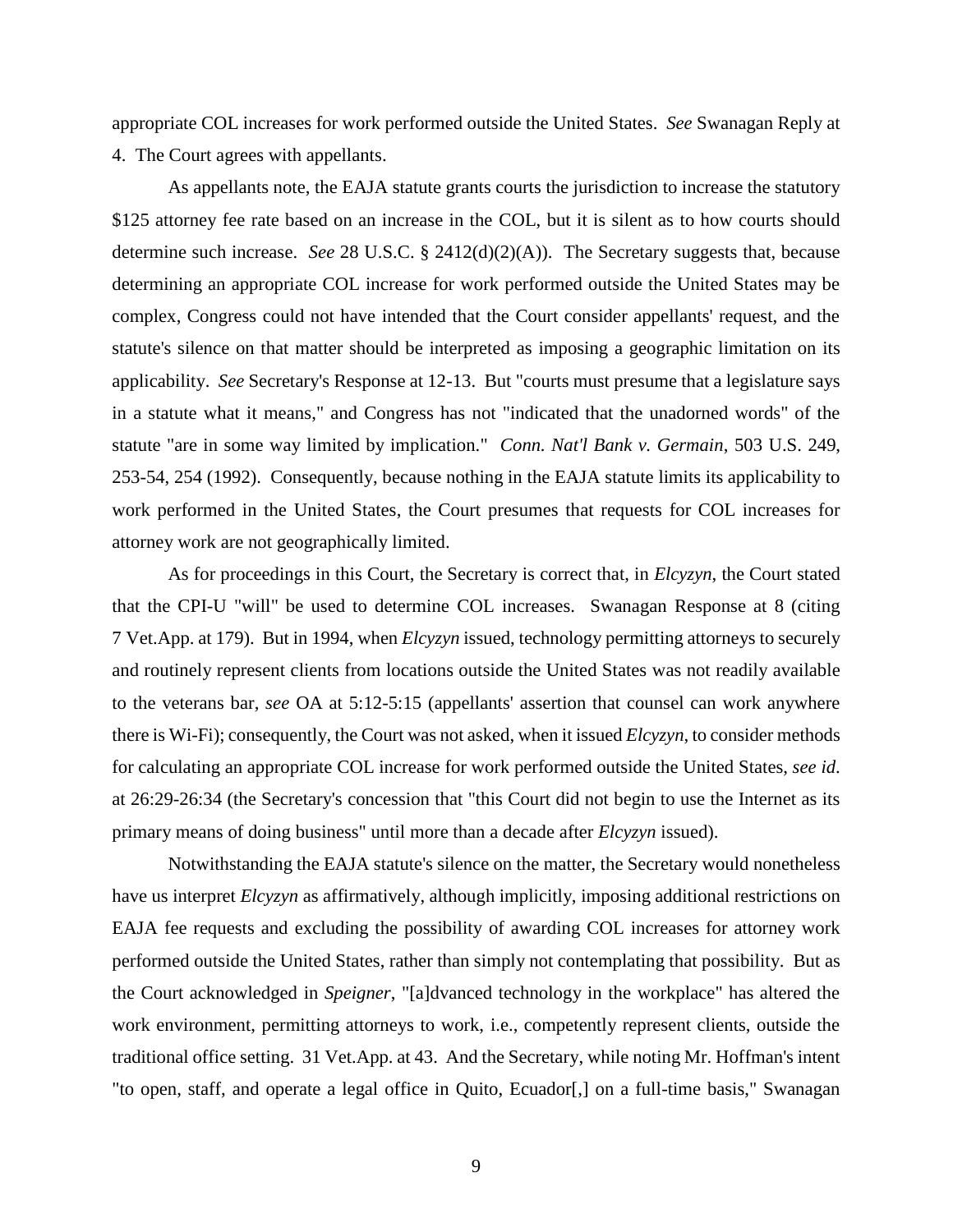Response at 6 n.3, raises no concern—nor can the Court discern any—that an attorney working in Quito would be unable to competently represent clients. Therefore, because the EAJA statute neither specifies which indices courts may use to determine COL increases nor limits those increases to work performed within the United States, and because this Court's responsibilities do not extend to anticipating the state of workplace technology a quarter century into the future, the Court cannot read *Elcyzyn's* silence as to work performed outside the United States as an intent to limit the hourly rate for such work to the statutory maximum.

The Secretary further argues that this Court should decline to consider COL adjustments for work performed outside the United States because any method for calculating an increase "is unworkable in light of the complicated and highly dynamic nature of international economics." Swanagan Response at 12. But the question as to how a foreign COL increase would be calculated is separate from the question as to whether consideration of a foreign COL increase is permitted as a matter of law.

Ultimately, nothing in the EAJA statute or this Court's jurisprudence bars consideration of a COL increase to the statutory maximum for attorney work performed outside the United States. However, as with any attorney fee request, appellants bear the burden of demonstrating the reasonableness of their proposed method for calculating the appropriate hourly rate for work Mr. Hoffman performed in Quito, *see Blum*, 465 U.S. at 897, and it is to that question that the Court now turns its attention.

Appellants assert that Ecuador produces a sound and reliable CPI consistent with U.S. methods. Swanagan Response at 2. However, they report that "Ecuador's [COL] has exponentially increased due to its dollarization and rapid industrialization," and, as a result, has increased by approximately 1,423% since March 1996. *Id*. at 3. Appellants acknowledge that using Ecuador's CPI with the *Elcyzyn* method for calculating an increase above the statutory maximum rate results in an unreasonable hourly rate of over \$1,900. *Id*. Therefore, appellants argue, something other than the *Elcyzyn* method must be used if they are to justify a COL increase for work performed in Quito. *Id*. at 3-4. Because appellants do not request that this Court consider Ecuador's CPI to determine the appropriate hourly rate for work performed in Quito, the Court will not consider that possibility further. *See Blum*, 465 U.S. at 897.

What appellants propose instead is that this Court accept an entirely novel method for calculating COL increases that consists of (1) identifying the COL allowances for DoD and UN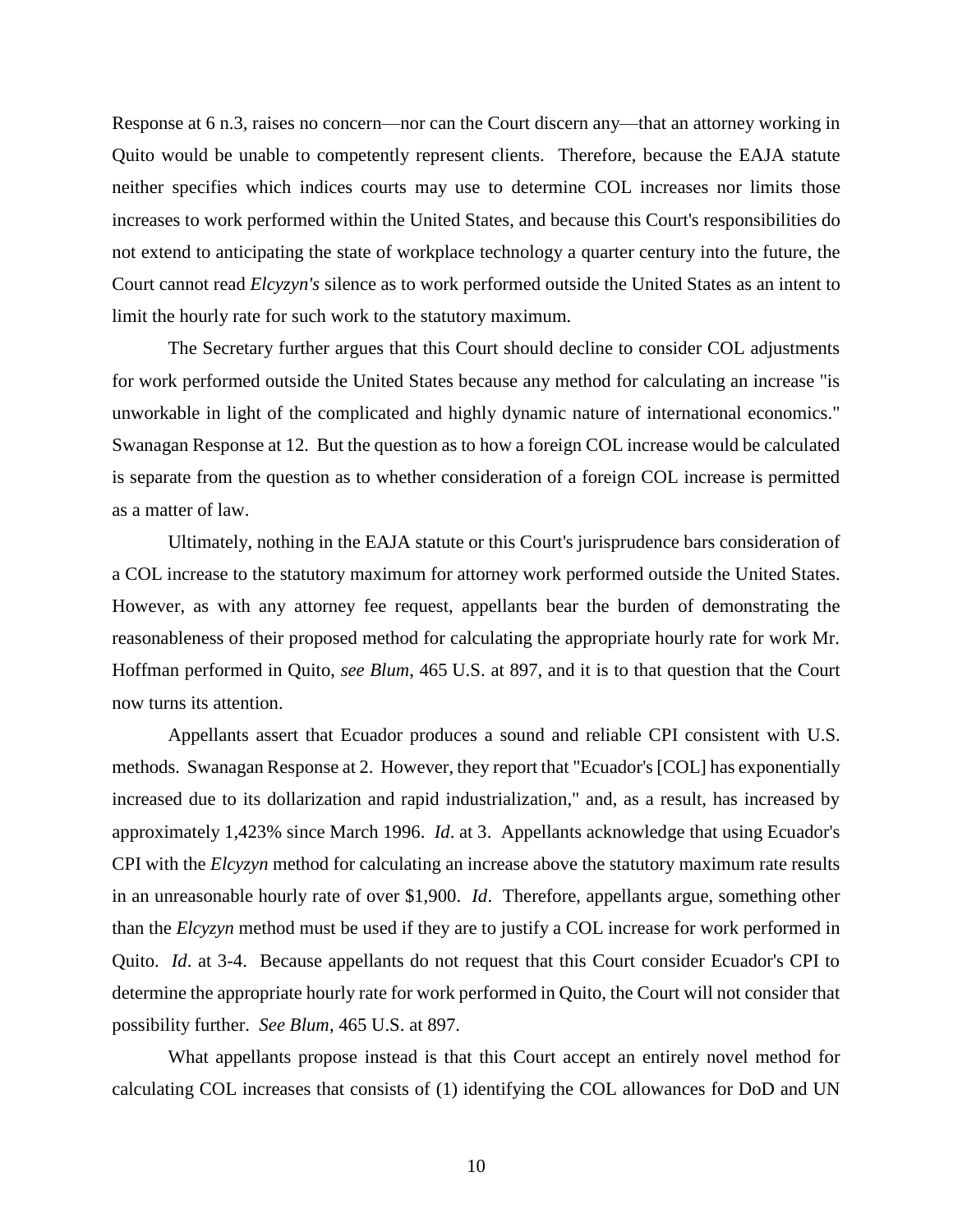employees who live in Quito;<sup>3</sup> (2) selecting a U.S. city for which DoD or the UN provides a COL allowance; (3) determining whether the respective Quito COL allowances are more or less than for the selected U.S. city and calculating the percent difference for both DoD and the UN; (4) calculating the hourly rates, including a COL increase under *Elcyzyn*, if the work were performed in the selected U.S. city; (5) adjusting the two results upward or downward by the percent difference between the COL allowances between Quito and the selected U.S. city; and (6) averaging those results to arrive at the requested hourly rate for EAJA purposes. Swanagan EAJA application at 5-6. The Secretary argues that the proposed method lacks any foundation in law and is conceptually flawed. Swanagan Response at 15-19. Here, the Court agrees with the Secretary.

The purpose of EAJA awards is "to (1) ensure adequate representation for those needing to vindicate their rights against the government and (2) minimize the cost of this redress to taxpayers." *Parrott*, 851 F.3d at 1249. And providing COL increases to the statutory maximum hourly rate "assists litigants with meritorious claims in securing suitable counsel, whose costs may exceed national rates." *Id*. "The EAJA . . . requires that the proper rate be calculated with some degree of reasoned precision." *Elcyzyn*, 7 Vet.App. at 179. But at the same time, "[a] request for attorney fees should not result in a second major litigation." *Speigner*, 31 Vet.App. at 49 (citing *Pierce v. Underwood*, 487 U.S. 552, 563 (1988)). Thus, for example, this Court uses a single date during the performance period, usually the midpoint, when determining whether a COL increase is appropriate, rather than requiring separate calculations for each individual date on which service is performed. *Elcyzyn*, 7 Vet.App. at 181; *see also Fox v. Vice*, 563 U.S. 826, 838 (2011) ("The essential goal in shifting fees (to either party) is to do rough justice, not to achieve auditing perfection.").

Here, appellants ask the Court—out of necessity—to deviate from the well-established *Elcyzyn* method and adopt an entirely novel approach to calculating a COL increase to the statutory hourly rate for attorney fees. But they do so without laying the necessary groundwork to demonstrate that their proposed method is consistent with the EAJA's purpose or controlling precedent. They propose a method for calculating hourly fees for work performed in Quito but provide no explanation or citation to authority as to why their proposed methodology results in a reasonable COL increase for EAJA purposes.

 $\overline{a}$ 

<sup>&</sup>lt;sup>3</sup> Appellants report that the U.S. State Department provides COL allowances similar to those provided by the DoD, but did not use State Department allowances when calculating their requested fee for Quito.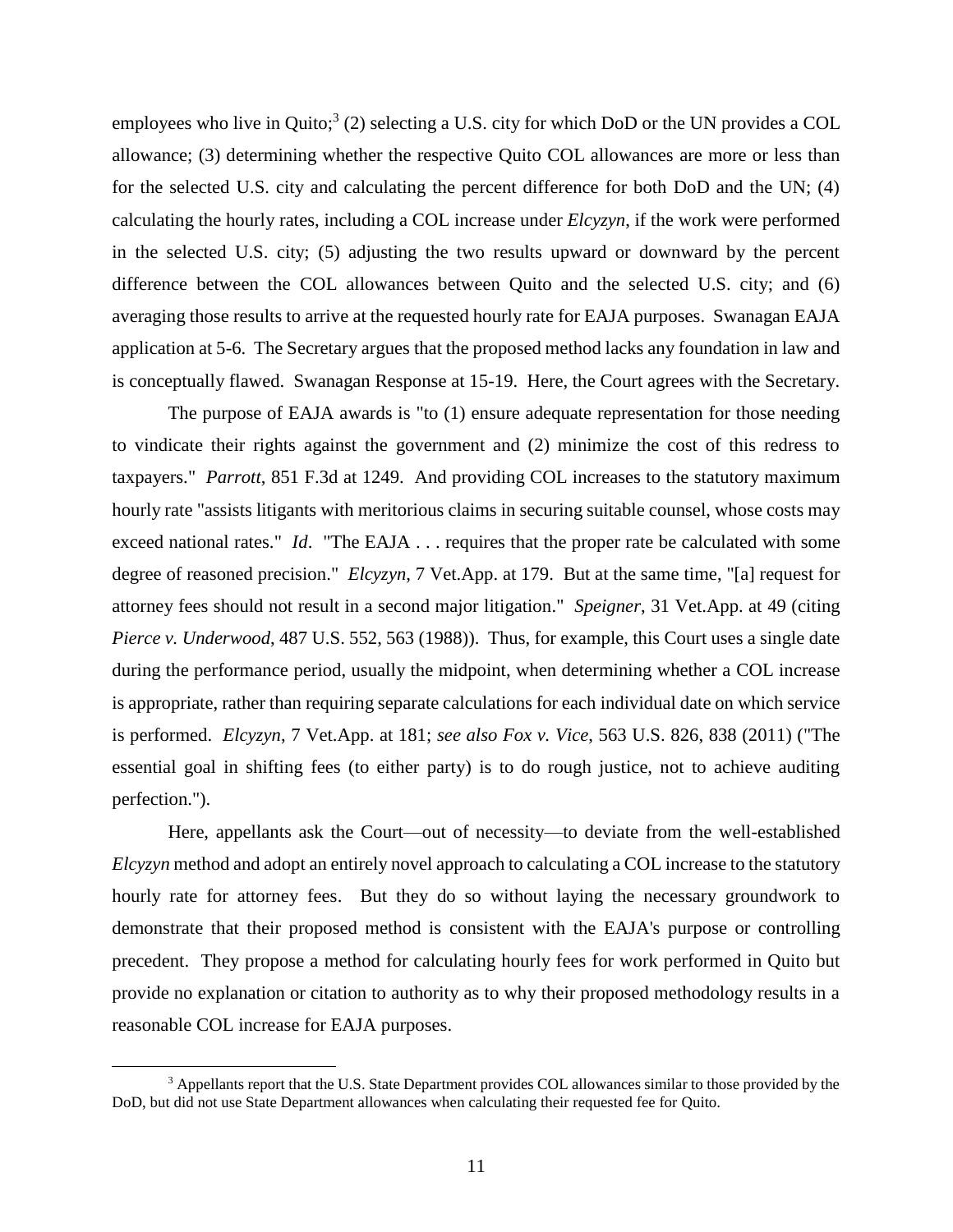For example, appellants do not identify what potential indices are available or explain why they selected DoD and UN indices over others. And although the results obtained from the selected indices differ by a remarkable \$33 per hour, they cite no evidence supporting their implicit argument that DoD and UN indices, which are used to generate COL allowances for employees, track the CPI-U in a meaningful way such that their use is appropriate to calculate a reasonable COL increase for EAJA purposes. Furthermore, they cite no evidence that the U.S. cities chosen for comparison—Anchorage, Alaska, and Washington, D.C.—are adequately representative and do not reflect a windfall over other options, such as Honolulu, Hawaii, or New York, New York. Finally, they provide no compelling explanation as to why an average of the results from the two different indices is better than either one alone. *See* Swanagan Application at 5-6.

Appellants respond to the Secretary's criticisms of their proposed rate calculation methodology by asserting that data from the sources considered—DoD, UN, and the Department of State—is reliable. Swanagan Reply at 4. That may be true, and the Court certainly hopes that it is. But the accuracy of the data for the purpose of providing what each respective entity believes is appropriate compensation for their employees assigned to work oversees is separate from the question as to whether the data can be used to calculate a reasonably hourly attorney fee for EAJA purposes, and appellants make no attempt to answer that question. Similarly, while each index provides for comparison to a U.S. city, the question as to whether those cities are adequately representative of the relationship between the selected indices and the CPI-U remains unanswered. *See id*. And to the extent that they address their proposal to average the DoD and UN results to arrive at their requested hourly fee, they provide only an unsupported assumption that an average of the two indices is likely more accurate than choosing only one of them. Swanagan Reply at 5; OA at 15:45-15:54.

As noted above, appellants are not precluded by statute or precedent from receiving a COL increase for work performed outside the United States, and the Court is not opposed to considering such requests. Here, appellants propose a method for calculating a COL increase for Quito without providing reasoned answers to the logical questions noted above. The burden is appellants' to demonstrate that their proposed method of calculating such an increase is reasonable, *see Blum*, 465 U.S. at 897, and because they provide inadequate evidence or explanation as to *why* their proposal is reasonable, they have not met that burden. And because appellants have not met their